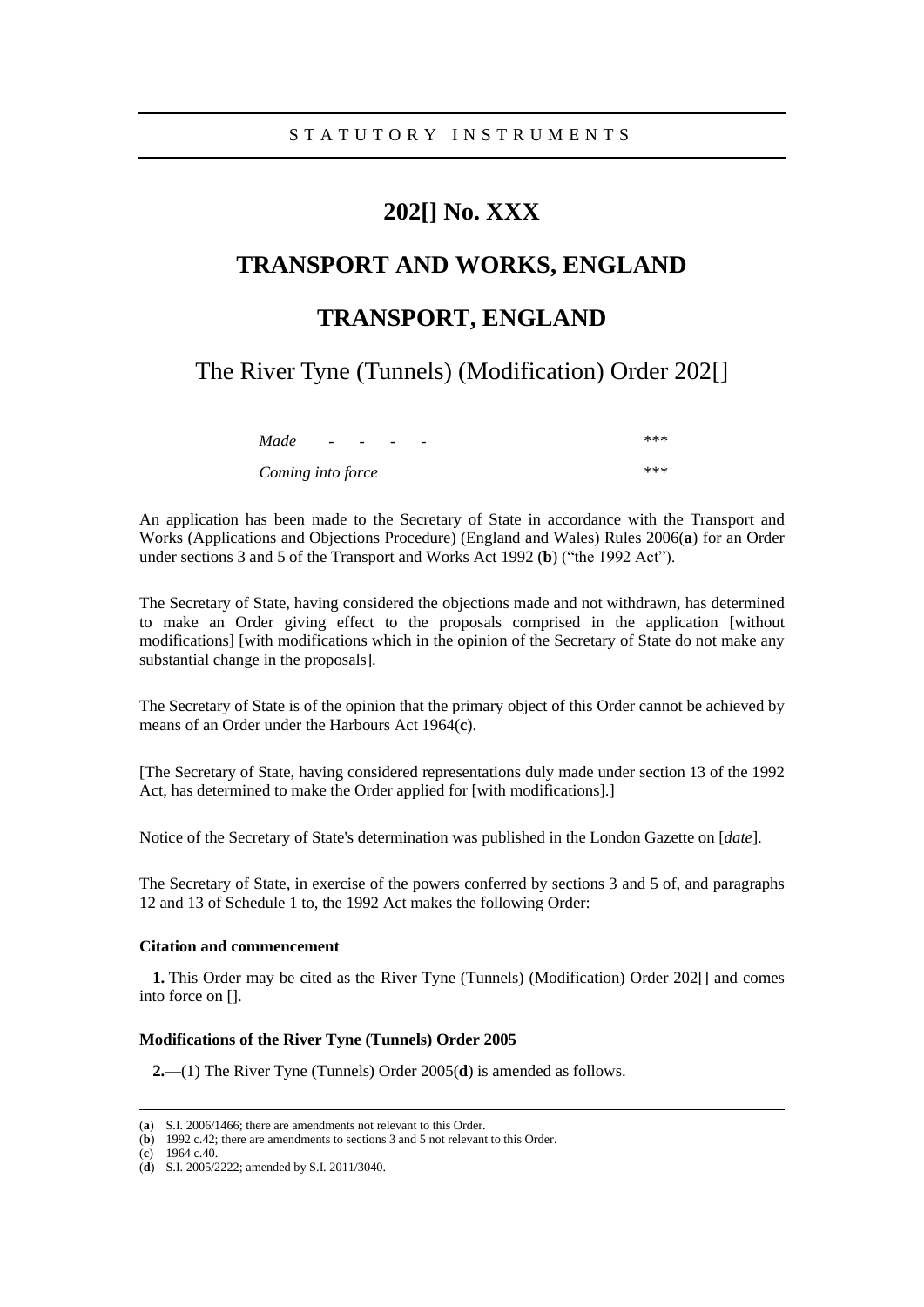- (2) In article 41 (power to make byelaws)—
	- (a) in paragraph (1) (general power) for "employees of the undertaker" substitute "tunnel staff";
	- (b) after paragraph (2)(c) (prevention of nuisances) insert—
		- "(ca) conferring functions, including discretionary functions, on the undertaker or tunnel staff;";
	- (c) in paragraph  $(2)(g)$  (prohibited repairs and movement) for "an appointed person" substitute "tunnel staff";
	- (d) in paragraph  $(2)(i)$  (removal of vehicles) for "an appointed person" substitute "tunnel staff";
	- (e) in paragraph (2)(j) (costs of removals) for "an appointed person" substitute "tunnel staff";
	- (f) in paragraph  $(2)(k)$  (prohibition of obstruction) for "an appointed person" substitute "tunnel staff";
	- (g) for paragraph (3) (payment of tolls) substitute—

"(3) Byelaws under this article may make provision about the charging and payment of tolls, which may, in particular, include provision—

- (a) specifying vehicles or journeys in respect of which tolls are to be paid, and requiring payment to be made by or on behalf of the registered keeper of a vehicle or another specified person with responsibility for a vehicle or journey;
- (b) allowing discounts for pre-payment of tolls;
- (c) for a scheme for the registration of vehicles by or on behalf of disabled persons, which may impose terms and conditions on registration, including limits as to the number of vehicles that may be registered for exemption by or on behalf of each individual participating in the scheme;
- (d) about the publication of information about tolls; and
- (e) about the display of signs."; and
- (h) in paragraph (19) (definitions) for the definition of "appointed person" substitute—

""tunnel staff" means persons designated as tunnel staff by byelaws under this Order;".

- (3) In article 42—
	- (a) in paragraph (9) (tolls: advance payment agreements) after "or during an agreed period" insert "and may allow discounts for advance payment";
	- (b) after paragraph (10)(d) (toll exemptions: ambulances) insert—

"(da) a vehicle being used for coastguard purposes;"; and

- (c) for paragraph (10)(e) (toll exemptions: disabled persons) substitute—
	- "(e) a vehicle which is registered as exempt in accordance with a scheme provided for in byelaws under article  $41(3)(c)$  for the registration of vehicles by or on behalf of disabled persons;".

(4) In paragraph 2(1) of Part 1 of Schedule 14 (level of tolls: revision) after "in any period of 12 months" insert "(disregarding revisions of the classifications of vehicles in respect of which different tolls are payable)".

Signed by authority of the Secretary of State

*Name* Head of the Transport and Works Act Order Unit Date Department for Transport